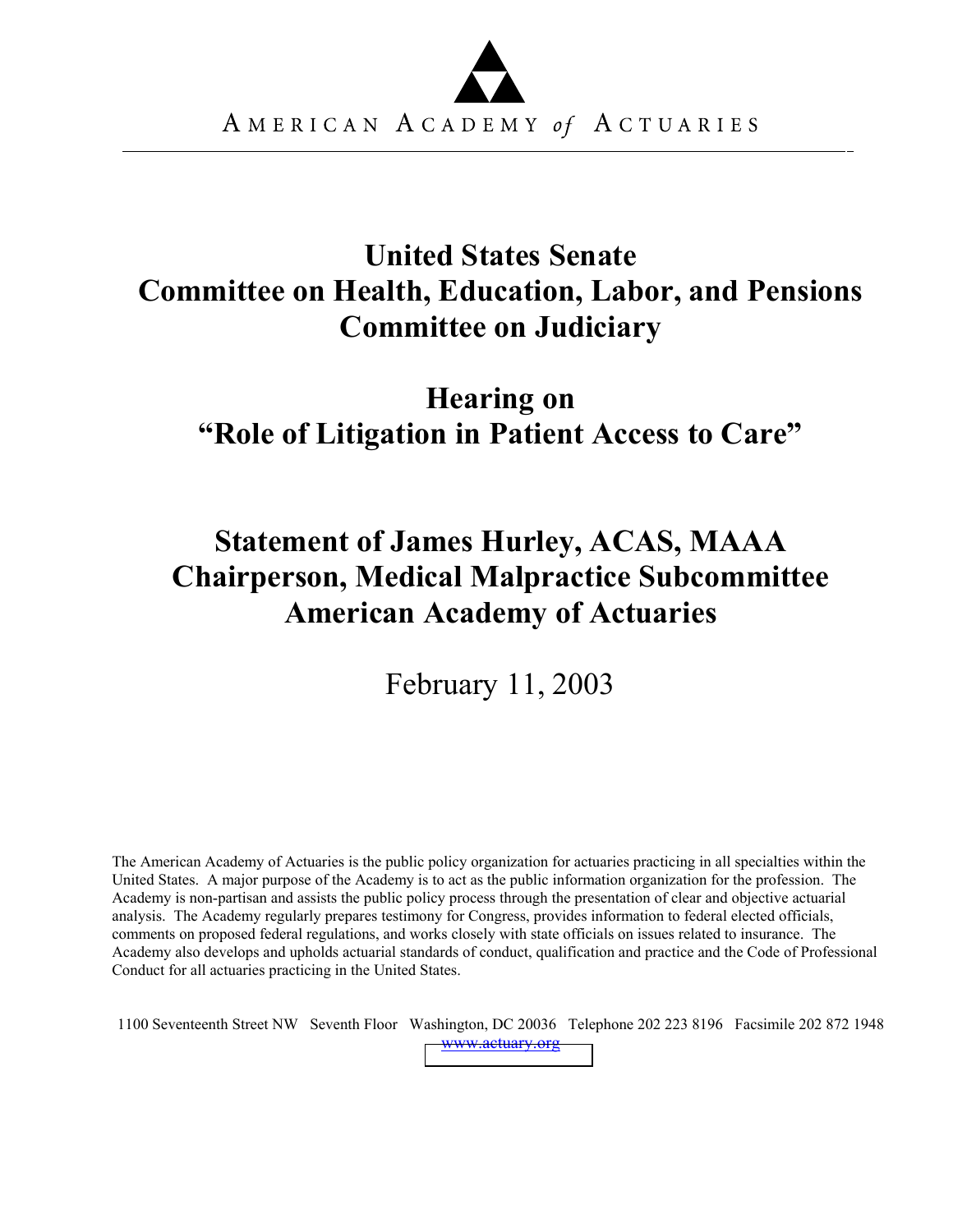#### **INTRODUCTION**

The American Academy of Actuaries appreciates the opportunity to provide comments on issues related to patient access to health care and, in particular, the availability and pricing of medical malpractice insurance. The Academy hopes these comments will be helpful as Congress considers related proposals.

This testimony discusses what is driving medical malpractice premium increases and the prognosis for future changes, tort reform, potential impacts on physicians and patients, and some discussion of insurance company practices.

#### **MEDICAL MALPRACTICE – WHAT HAPPENED?**

The medical malpractice insurance marketplace is in serious turmoil after an extended period of reported profitability and competitiveness during the 1990s. This turmoil began with serious deterioration in financial results, continued with some consequences of these results and, at least at this point, gives rise to an uncertain future. Industry-wide financial results reflect a 2001combined ratio (the measure of how much of a premium dollar is dedicated to paying insurance costs of the company in a calendar year) that reached 153 percent and an operating ratio (reducing the combined ratio for investment income) of about 135 percent; the worst results since separate tracking of this line of business began in 1976. Projections for 2002 are for a lower combined ratio of approximately 140 percent and probable lesser improvement in the operating ratio. This follows 1999 and 2000 operating ratios of 106 percent.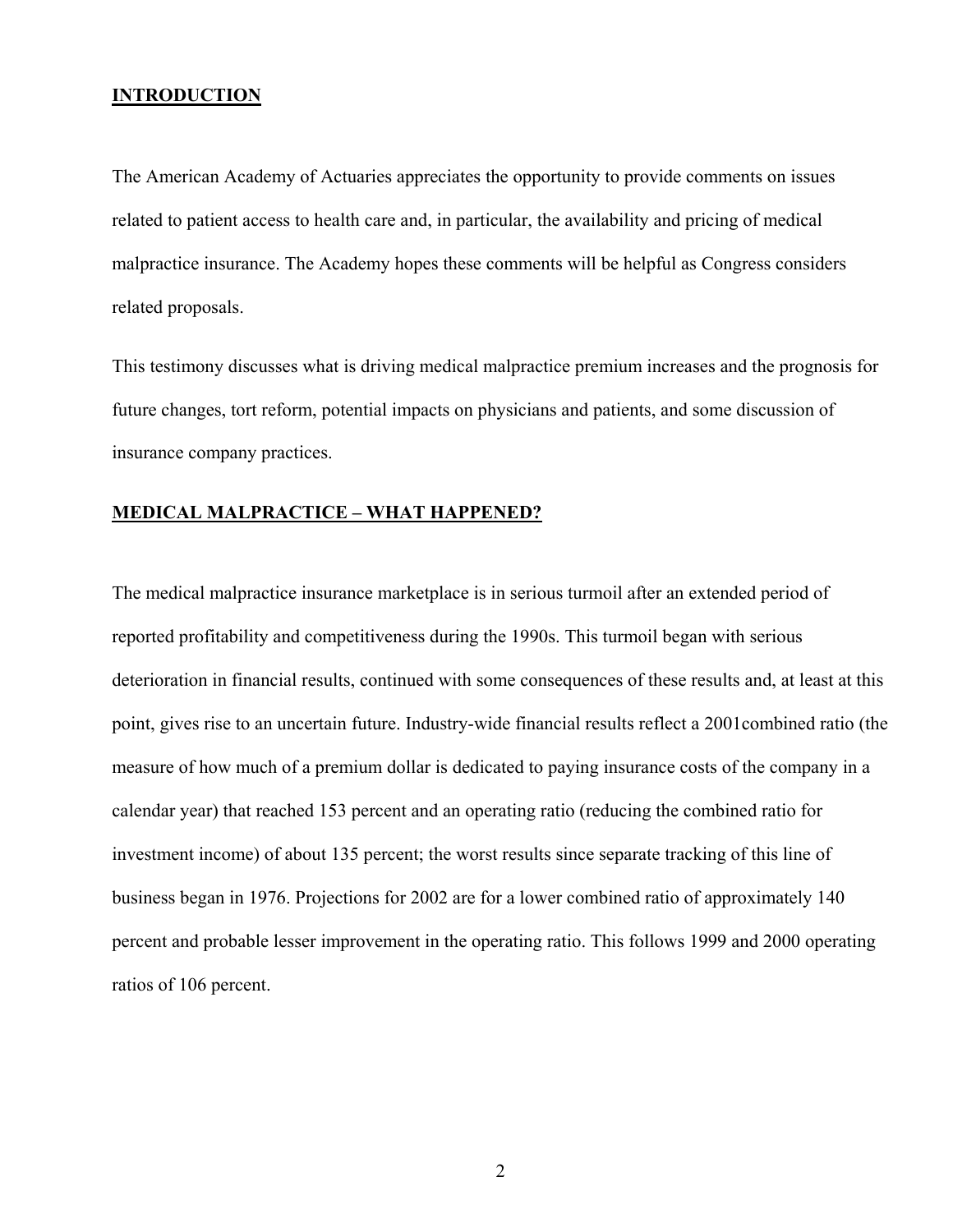The consequences of these poor financial results are several. Insurers have voluntarily withdrawn from medical malpractice insurance (e.g., St. Paul, writer of approximately nine percent of total medical malpractice insurance premium in 2000) or have selectively withdrawn from certain marketplaces or segments of medical malpractice insurance. In addition, several insurers have entirely withdrawn due to poor financial results (e.g., Phico, MIIX, Frontier, Reciprocal of America). Overall, premium capacity has been reduced by more than 15 percent. These withdrawals fall unevenly across the states and generally affect those identified as jurisdictions with serious problems more severely than others.

Capacity to write business would have decreased even more if not for the fact that much medical malpractice coverage is written by companies specializing in this coverage, some of whom were formed for this specific purpose.

The future outlook is not positive, at least in the short term. Claim costs are increasing more rapidly now than they were previously. Further, the lower interest rate environment would require higher premium rates, even if losses were not increasing. The combined effect is that there are likely to be more poor financial results and additional rate increases.

#### **WHAT IS DRIVING PREMIUM INCREASES?**

#### Background

Today's premium increases are hard to understand without considering the experiences of the last decade. Rates during this time period oftentimes stayed the same or decreased relative to the beginning of the period due to several of the following factors: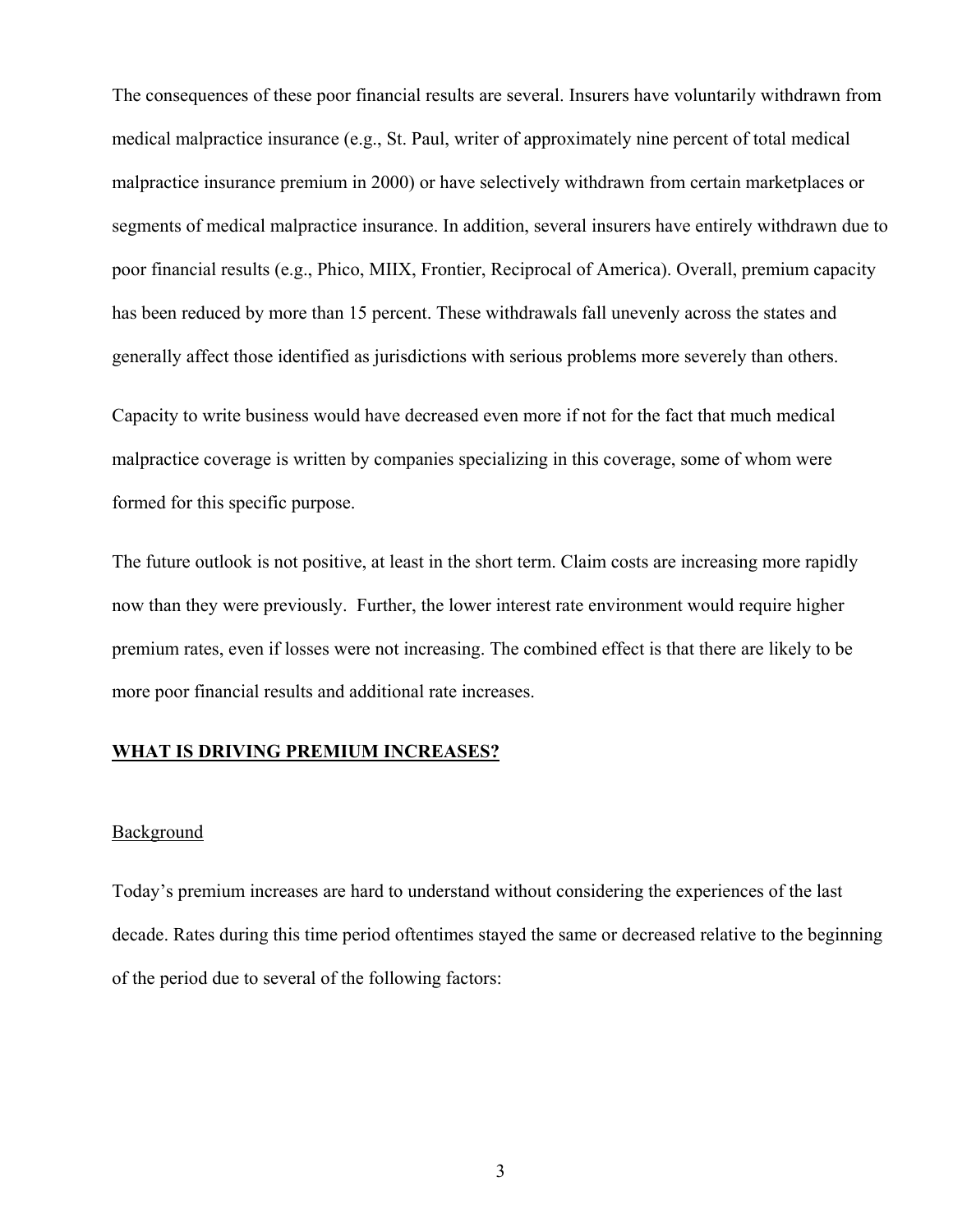- Favorable Reserve Development--Ultimate losses for coverage years in the late 1980s and early 1990s have developed more favorably than originally projected. Evidence of this emerged gradually over a period of years as claims settled. When loss reserves for prior years were reduced, it contributed income to the current calendar years, improving financial results (i.e., the combined and operating ratios). That was the pattern during the middle to late 1990s for 30 provider-owned medical malpractice insurers whose results are shown in Chart A. What is evident from that chart is that favorable reserve development (shown as a percentage of premium) was no longer a significant factor in 2001 for these insurers as the effect approached zero. In contrast to the experience of these provider-owned insurers, the prior-year reserves for the total medical malpractice line of business actually deteriorated in 2000 and in 2001.
- Low Level of Loss Trend--The annual change in the cost of claims (frequency and severity) through most of the 1990s was lower than expected by insurers, varying from state to state and by provider type. This coincided with historically low medical inflation and may have benefited from the effect of tort reforms of the 1980s. Rates established earlier anticipated higher loss trends and were able to cover these lower loss trends to a point. As a result, rate increases were uncommon and there were reductions in several states. This was justified in part because the rates established at the beginning of the last decade proved too high, inasmuch as carriers had assumed higher loss trends.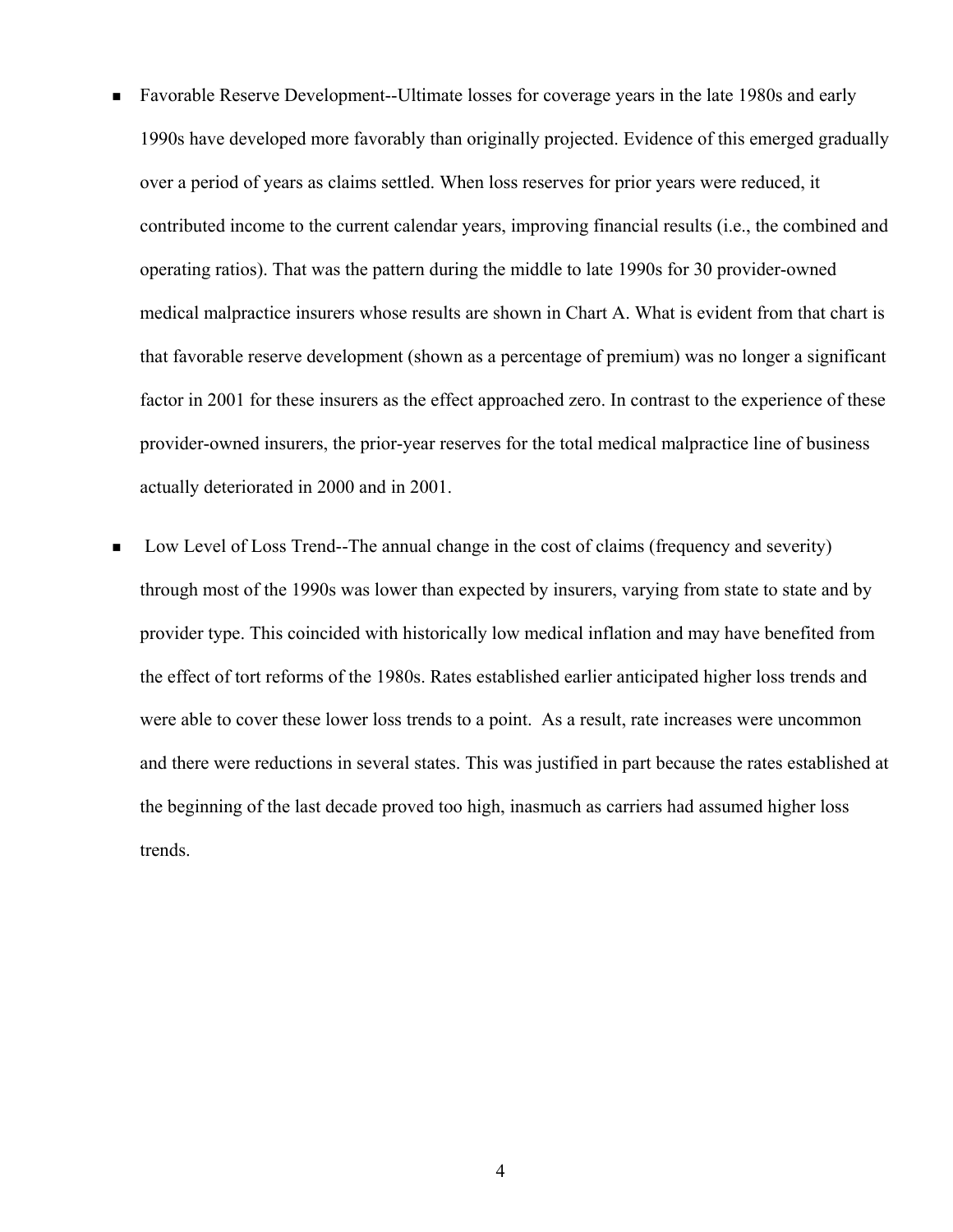

Insurers responded to the emerging favorable loss trend in different ways. Some held rates stable and paid policyholder dividends or gave premium discounts. Some reduced filed rates. Others increased rates modestly and tried to refine pricing models to improve overall program equity. In general, however, premium adequacy declined in this period. Collected rates came into line with insurers' costs, but competitive actions pushed rates even lower, particularly in some jurisdictions.

- High Investment Yields--During the 1990s, investment returns produced a real spread between fixed income rates of return and economic inflation. Counter to what some may believe, medical malpractice investment results are based on a portfolio that is dominated by bonds with stock investments representing a minority of the portfolio. Although medical malpractice insurers had only a modest holding of stocks, capital gains on stocks also helped improve overall financial results. These gains improved both the investment income ratio and the operating ratio.
- Reinsurers Helped--Many medical malpractice insurers are not large enough to take on the risks inherent in this line of insurance on their own. The additional capacity provided by reinsurers allows for greater availability of medical malpractice. Similar to what was happening in the primary market, reinsurers reduced rates and covered more exposure, making the net results even better.

5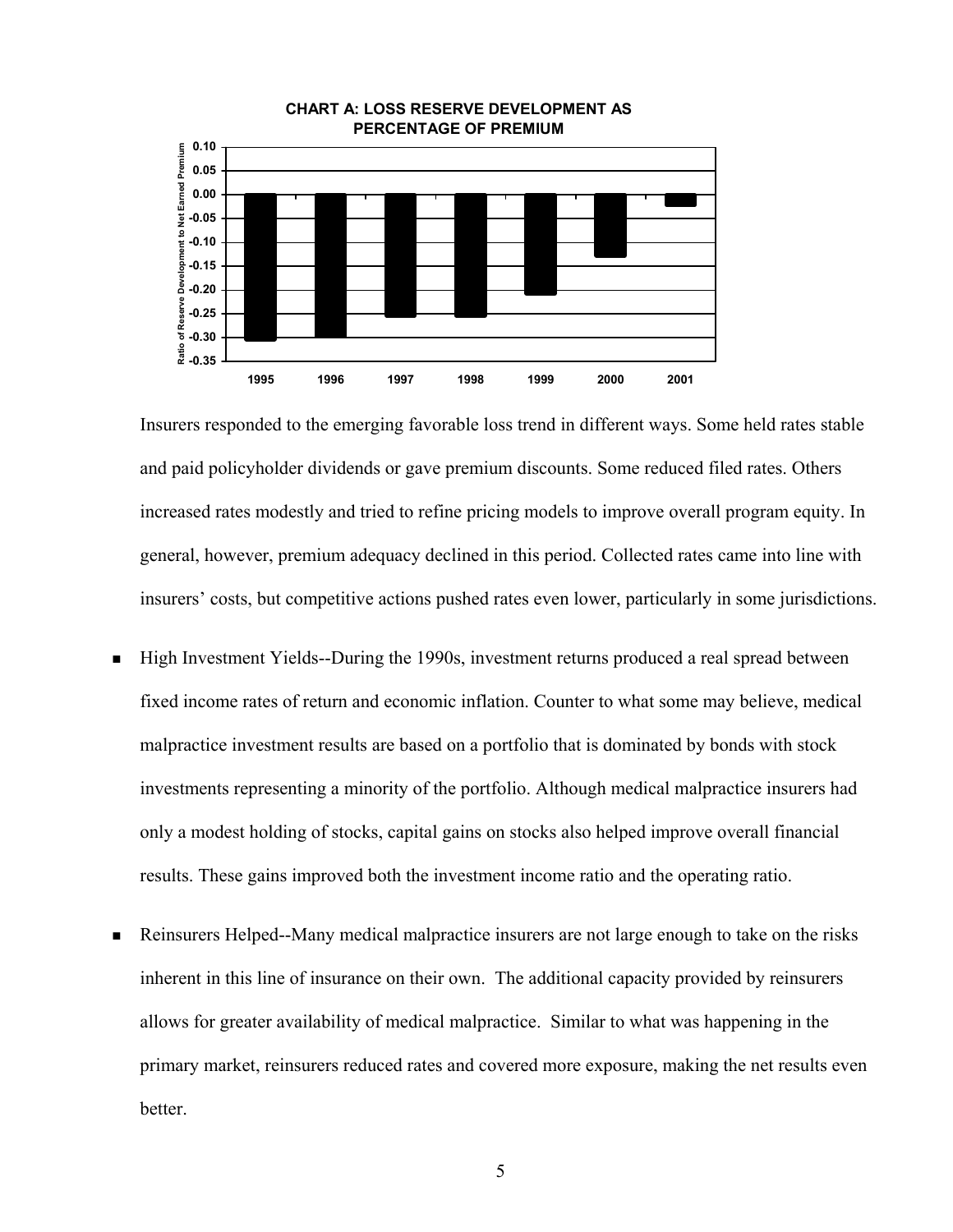Insurers Expanded Into New Markets--Given the financial results of the early-to-mid-1990s, some insurers expanded into new markets (often with limited information to develop rates). They also became more competitive in existing markets, offering more generous premium discounts. Both actions tended to push rates down.

#### What Has Changed?

Although these factors contributed to the profitability of medical malpractice insurance in the 1990s, they also paved the way for the changes that began at the end of the decade.

- Loss Trend Began to Worsen--Loss cost trends, particularly claim severity, started to increase toward the latter part of the 1990s. The number of large claims increased, but even losses adjusted to eliminate the distortions of very large claims began to deteriorate. This contributed to indicated rate increases in many states.
- **Loss Reserves Became Suspect--As of year-end 2001, aggregate loss reserve levels for the industry** are considered suspect. Reserve reductions seem to have run their course. As mentioned earlier, the total medical malpractice insurance industry increased reserves for prior coverage year losses in 2000 and 2001, although results vary on a company-by-company basis. Some observers suggest that aggregate reserves will require further increases, particularly if severity trends continue or intensify.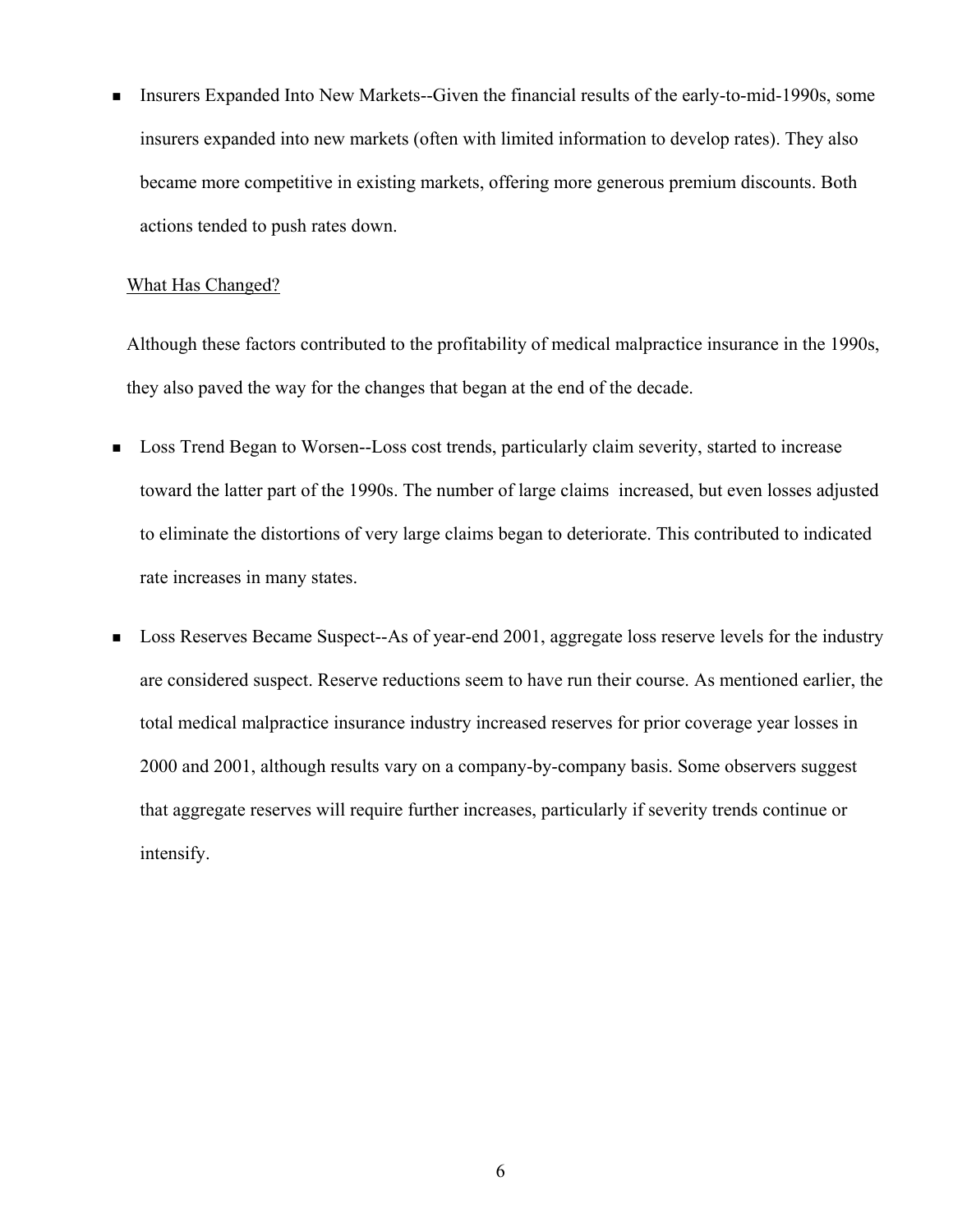- Investment Results Have Worsened--Bond yields have declined and stock values are down from 1990s highs. The lower bond yields reduce the amount of expected investment earnings on a future policy that can be used to reduce prospective rates. A one percent drop in interest rates can be translated to a premium rate increase of two to four percent (assuming no changes in other rate components) due to the several year delay in paying losses on average. A two and one-half percent drop in interest rates, which has occurred since 2000, can translate into rate increases of between five percent and ten percent.
- The Reinsurance Market Has Hardened--Reinsurers' experience deteriorated as their results were affected by increased claim severity and pricing changes earlier in the decade. Because reinsurers generally cover the higher layers of losses, their results are disproportionately influenced by increases in claim severity. This, coupled with the broadly tightened reinsurance market after 9/11, has caused reinsurers to raise rates substantially and tighten reinsurance terms for medical malpractice.

The bottom line is that these changes require insurers to increase rates if they are to preserve their financial health and honor future claim payments.

#### **WHAT ABOUT TORT REFORM?**

Some states enacted tort reform legislation after previous crises as a compromise between affordable health care and an individual's right to seek recompense. The best known is the Medical Injury Compensation Reform Act or MICRA, California's tort reform package. Since MICRA's implementation in 1975 California has experienced a more stable marketplace and lower premium increases than have most other states.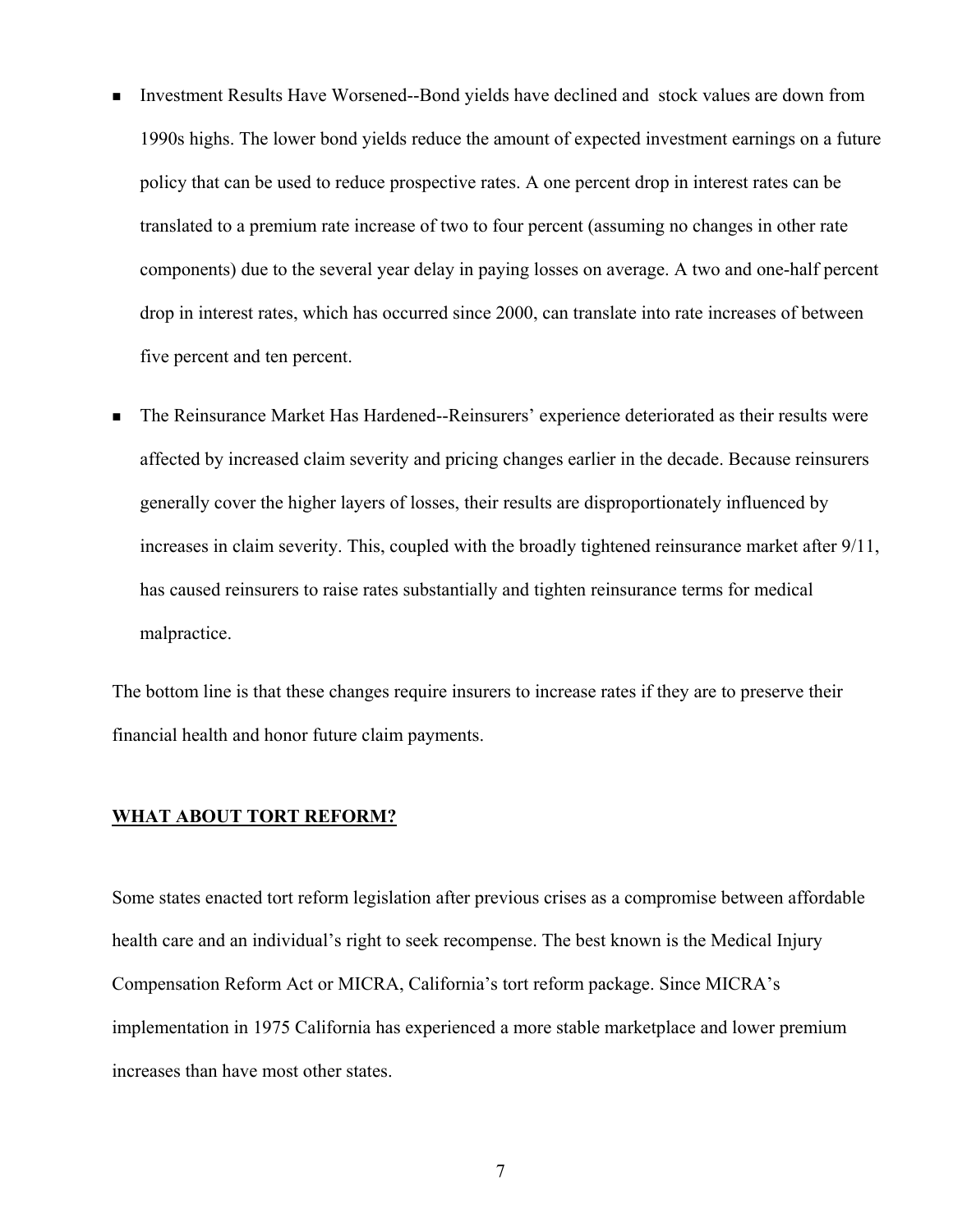Tort reform has been proposed as a solution to higher loss costs and surging rates. Many are suggesting reforms modeled after California's MICRA, although some have cautioned against modifying the MICRA package. The Academy, which takes no position for or against tort reforms, has previously reviewed and commented on this subject. Based on research underlying the issue, we observe the following:

- A coordinated package of tort reforms is more likely than individual reforms to achieve savings in malpractice losses and insurance premiums.
- Key among the reforms in the package are a cap on non-economic awards (on a per-event basis and at some level low enough to have an effect; such as MICRA's \$250,000) and a mandatory collateral source offset rule.
- Such reforms may not assure immediate rate reductions, particularly given the size of some increases being implemented currently, as the actual effect, including whether or not the reforms are confirmed by the courts, will not be immediately known.
- These reforms are unlikely to eliminate claim severity (or frequency) changes but they may mitigate them. The economic portion of claims is not affected if a non-economic cap is enacted. Thus rate increases still will be needed.
- These reforms should reduce insurer concerns regarding dollar awards containing large, subjective non-economic damage components and make the loss environment more predictable.
- Poorly crafted tort reforms could actually increase losses and, therefore, rates.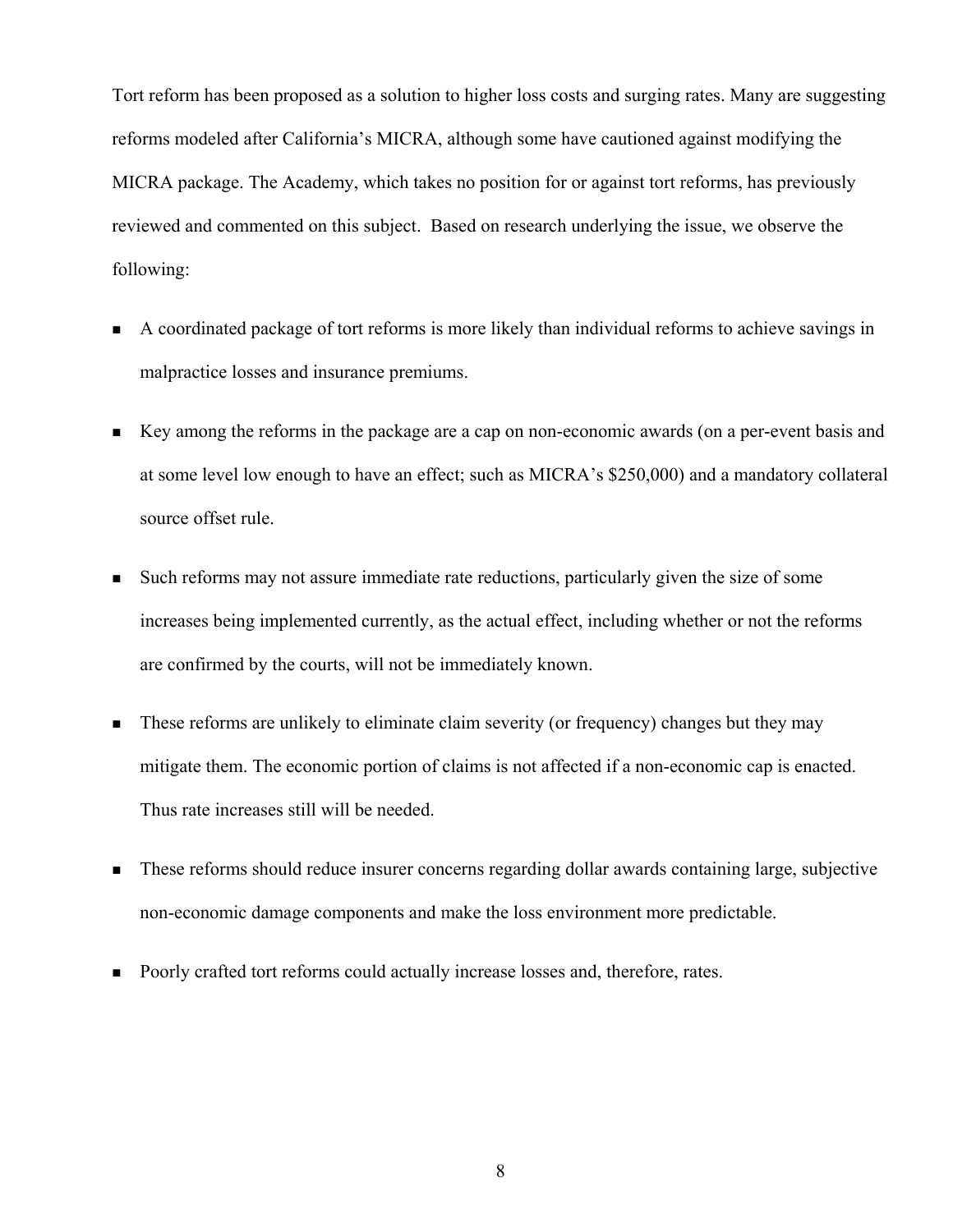#### **EFFECTS ON PHYSICIANS AND PATIENTS**

Besides commenting on the drivers of premium increases, the committee requested we also comment on the effects these changes are likely to have on physicians and patients.

The cost of medical malpractice insurance is an expense to a physician. In the past, an increase in a physician's expenses such as medical malpractice insurance could be passed on through increased fees. This did not diminish the shock of a large rate increase but did mitigate the financial effect to physicians' practices. Today, the ability to pass on these costs is constrained, at least in the short run, because the majority of physicians' payments come from regulated or negotiated rate payers.

The financial elements of the physicians' income and their changes in recent years are wide-ranging and varied. Property and casualty actuaries, who conduct rate and reserve analysis for medical malpractice insurance, do not normally delve into the areas of reimbursements, practice expenses, or the like. However, with the help of our health insurance actuary colleagues, we have investigated the physician reimbursement portion of health care in an effort to place the medical malpractice insurance price increases in perspective. What we have done is a simple approach, to demonstrate what can happen under a range of reasonable scenarios.

Beginning with 2001 physician expense information, as it relates to gross revenues, we determined the implied physician net income (including benefits and retirement funding). We separately identified a trend for the expenses into 2003 and the gross revenues to the beginning of 2003. This "trending" was assumed to be the same for all specialties, although variations might have existed. The resulting effect on a physician's practice net income was shown. From these results, a few broad conclusions were made: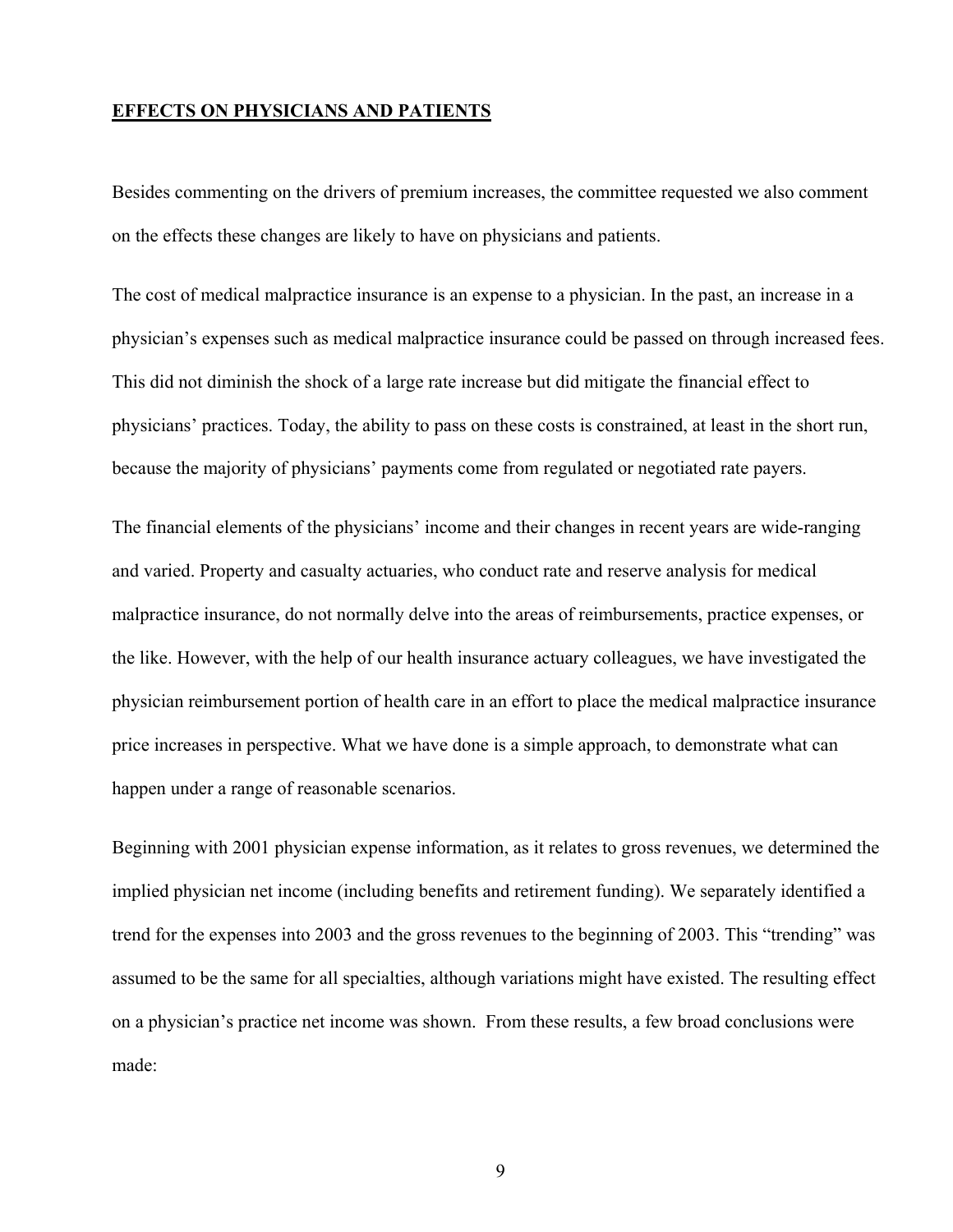- In states where medical malpractice insurance rate increases are most severe (we assumed rates increasing 200 percent during the two-year period), there is a clear and significant pattern that shows physician practice income materially down from prior 2001 levels (before potential 2003 increases in reimbursements). For example, under these assumptions, an OB/GYN who received a seven percent increase in commercial reimbursements in 2002 would still see about a 22 percent reduction in practice income from 2001 levels, prior to any increases (or decreases, as proposed for Medicare) in 2003 reimbursement rates.
- In states where medical malpractice insurance rate increases are most severe, the magnitude of the effect appears to correlate with the level that medical malpractice insurance costs represent to the total practice gross revenues. The higher this percentage, the more adverse the effect.
- In moderate states (in terms of rate increases), where medical malpractice insurance costs have increased at lower double-digit levels (we assumed rates increasing by 30 percent), a physician's net income still can be adversely affected in most cases, but the magnitude is not nearly as large.
- In moderate states, there appears to be some correlation to the level of Medicare activity by specialty. In other words, those specialties with a greater portion of their revenue coming from Medicare are harder hit than others. Other factors contribute as well. For example, the relatively higher percent of Medicaid and self-paid are a primary cause for the family practice results to reflect a sizeable reduction in practice income, despite a relatively low Medicare percentage.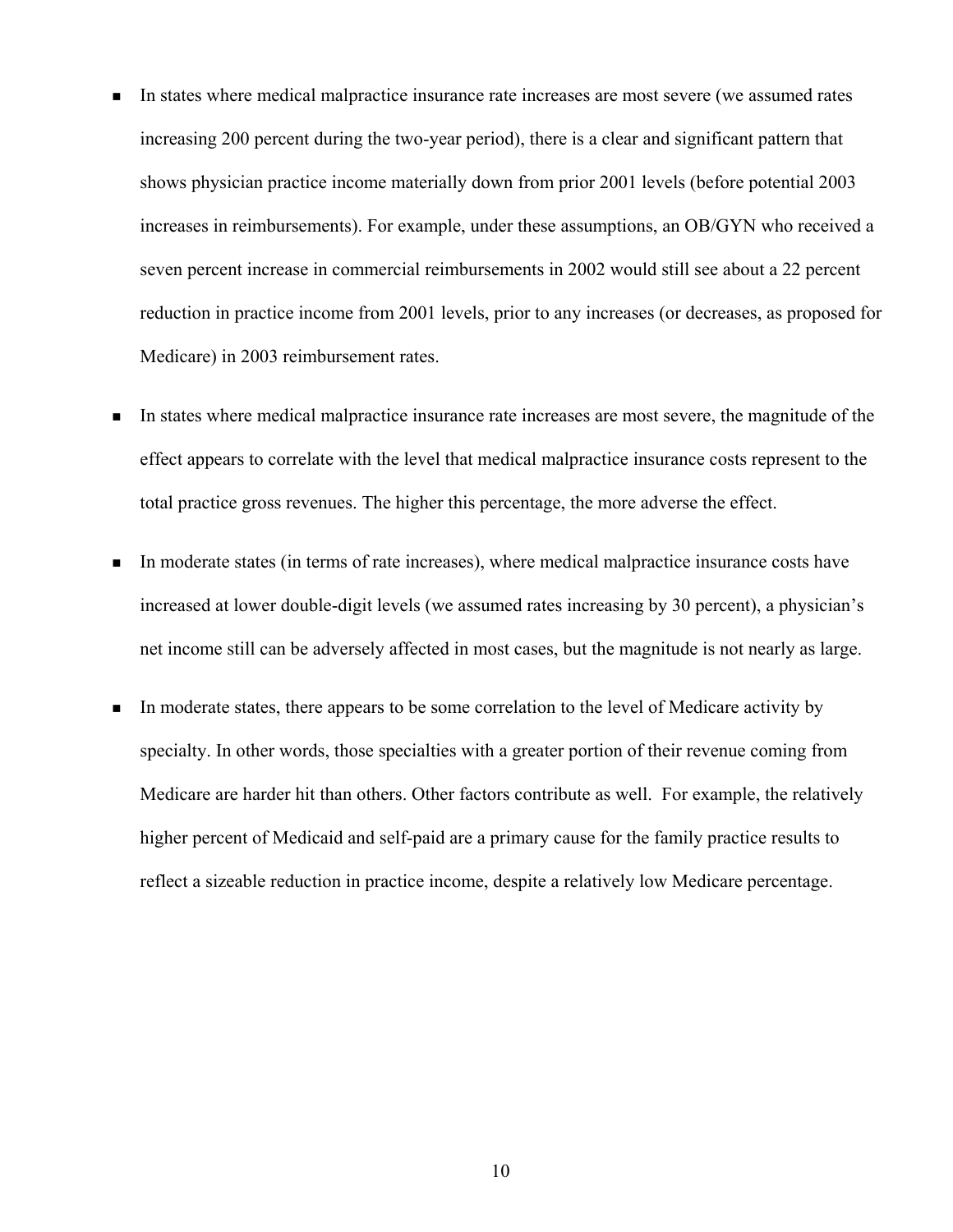These calculations are necessarily rough, but serve as a litmus test of physician-raised concerns about the combined affect of revenue and expense changes. Thus, while not conclusive, they do suggest that the economic circumstances are such that physicians may legitimately question whether to continue practicing medicine, or whether to provide services on a reduced basis. Such changes may effect healthcare quality and patient access to healthcare.

### **ARE INSURERS AT FAULT? - THE ROLE OF INVESTMENTS, UNDERWRITING AND COMPETITION**

Some allege that medical malpractice insurers caused the current downturn through too rapid and reckless expansion. Given the positive results of the early 1990s, some carriers expanded into new markets and some offered more generous discounts in existing markets. But before assigning blame, it is important to consider the nature of the business and the circumstances of the last several years.

To obtain a better understanding of why medical malpractice insurance rates are rising, we focus on the results of 30 specialty insurers that are primarily physician owned or operated and that write primarily medical malpractice business. Their results reflect the dynamics of the medical malpractice line. This sample represents about one-third of the insured exposures in the United States.

These insurers, which achieved more favorable financial results than that of the total industry, showed a slight operating profit (four percent of premiums) in 2000. This deteriorated to a ten-percent operating loss in 2001 (see Chart B).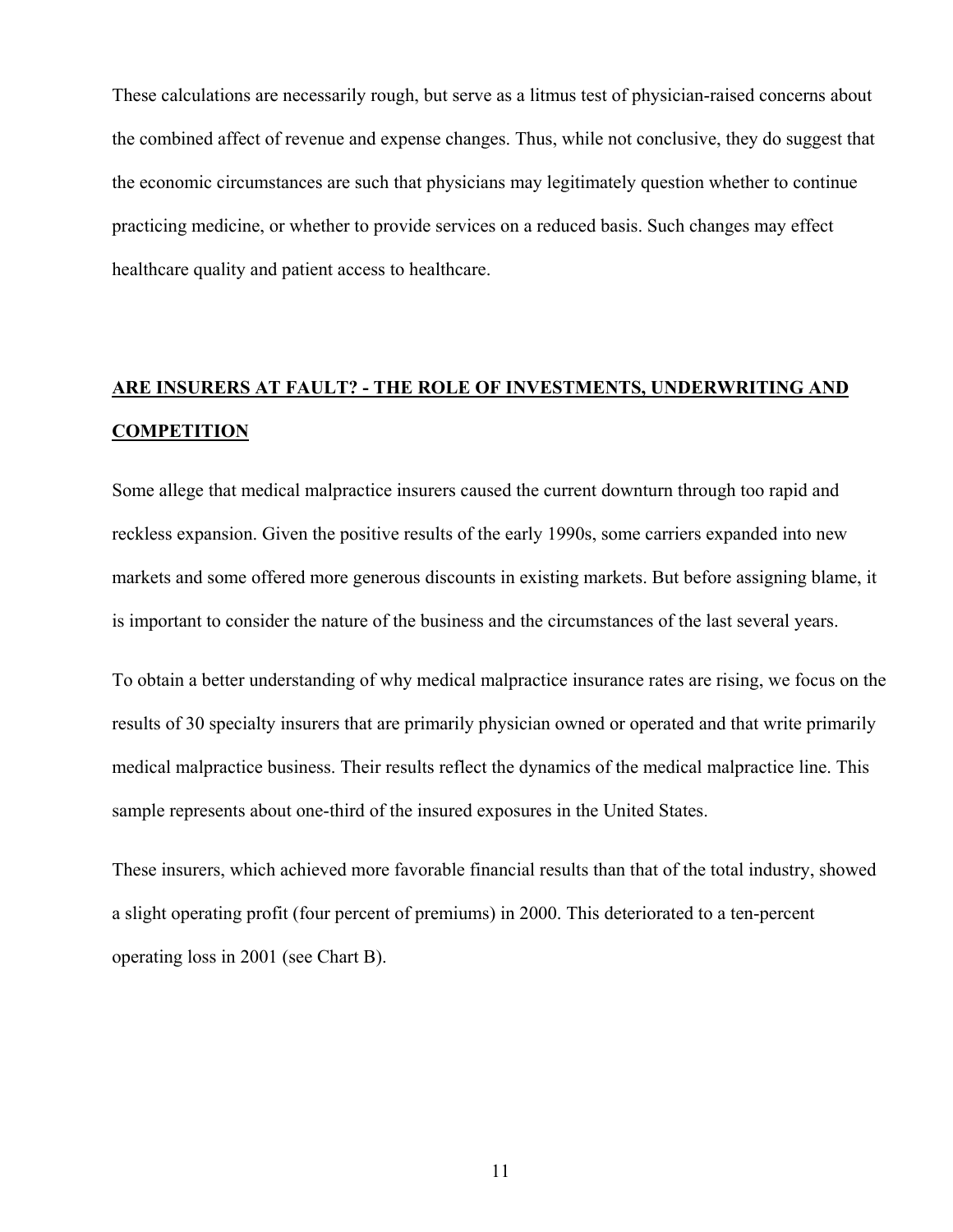

There are two key drivers of these financial results:

Insurance Underwriting--For these companies, a simplified combined ratio was calculated by dividing calendar year loss and loss adjustment and underwriting expenses by premium. The combined ratios were 124 percent and 138 percent in 2000 and 2001, respectively. That means in 2001, these insurers incurred \$1.38 in losses and expenses for each \$1.00 of premium. The preceding five years were fairly stable, from 110 percent to 115 percent. Deterioration of the loss and loss adjustment expense ratio drove these results; the underwriting expense ratio remained relatively constant (see Chart C).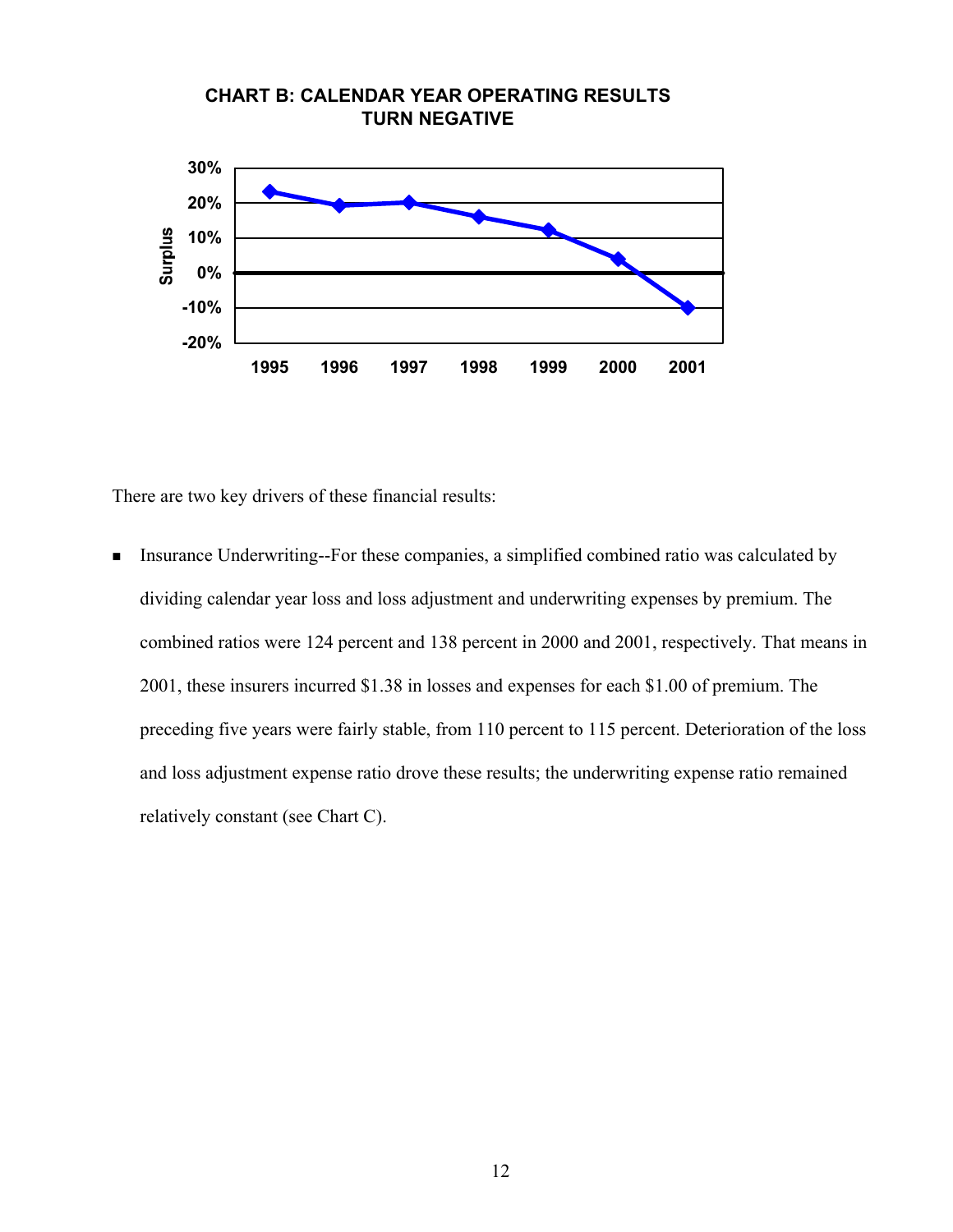



 Investment Income--Pre-tax investment income (including realized capital gains and losses) derives from policyholder-supplied funds invested until losses are paid as well as from the company capital ('surplus'). The ability of investment income to offset some of the underwriting loss is measured as a percentage of earned premiums. This statistic declined during the measurement period from the mid-40 percent to the mid-30 percent level and, in 2001, to 31 percent (see Chart D).



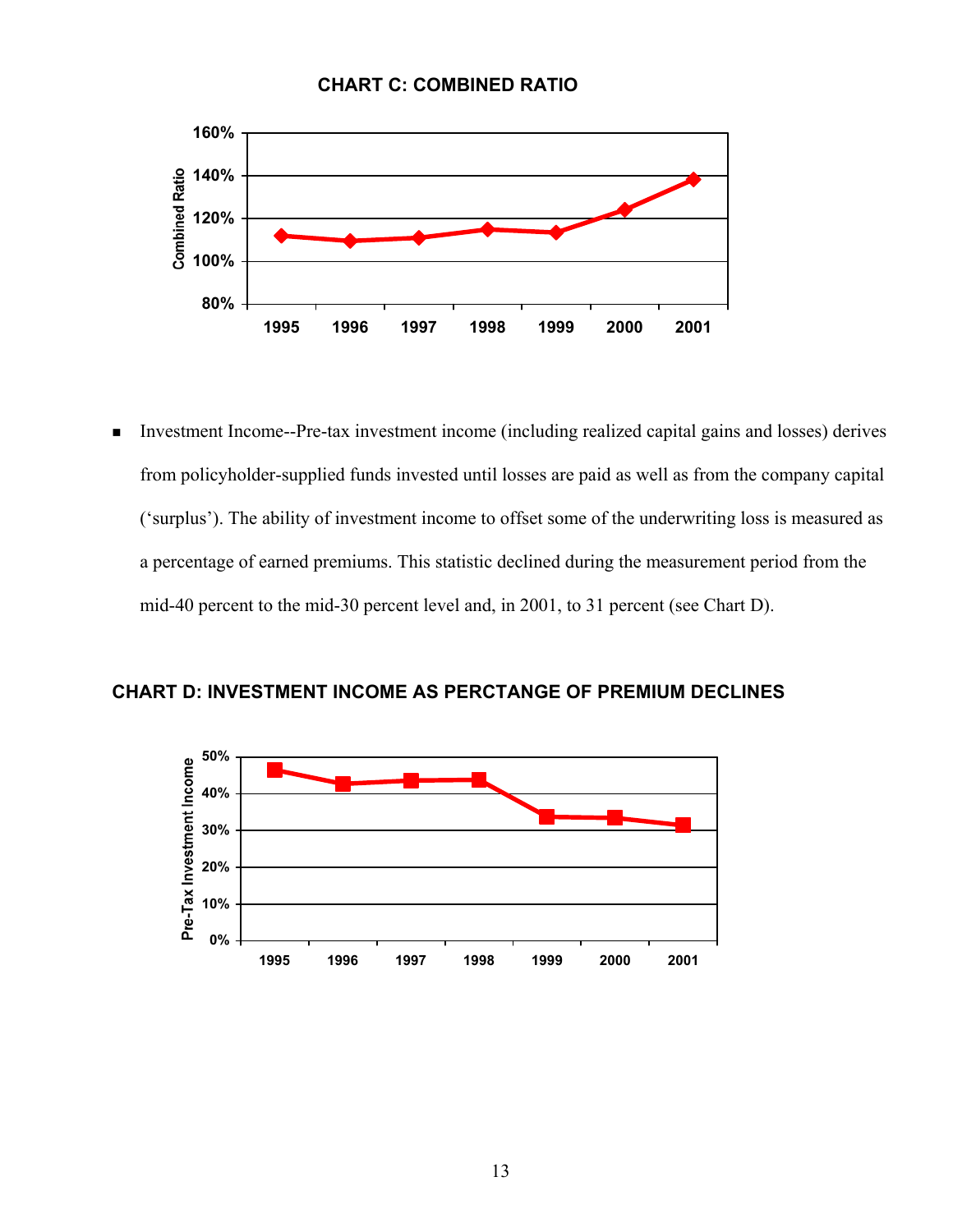This offset will continue to decline because (i) most insurer invested assets are bonds, many of which were purchased before recent lower yields, and interest earnings do not yet fully reflect these lower yields; and (ii) the premium base is growing due to increased rates and growth in exposure. Invested assets are not increasing as rapidly as premium and, therefore, investment income as a percentage of premium will decline.

The effect of these results on surplus is reflected in Chart E, which shows the percent change in surplus from one year to the next. Surplus defines an insurer's capacity to write business prospectively and to absorb potential adverse loss development on business written in prior years (see Chart E).





Insurers have some responsibility for the magnitude of today's price corrections, but this should be viewed in the context of the circumstances during the 1990s and through today. Given the positive results of the early 1990s, some carriers were very aggressive in expanding into new markets or in competing heavily for business in existing markets. This activity continued for several years, until signals of deteriorating claim cost trends appeared, favorable reserve development disappeared, reinsurance prices increased, and investment returns declined. The collision of a competitive market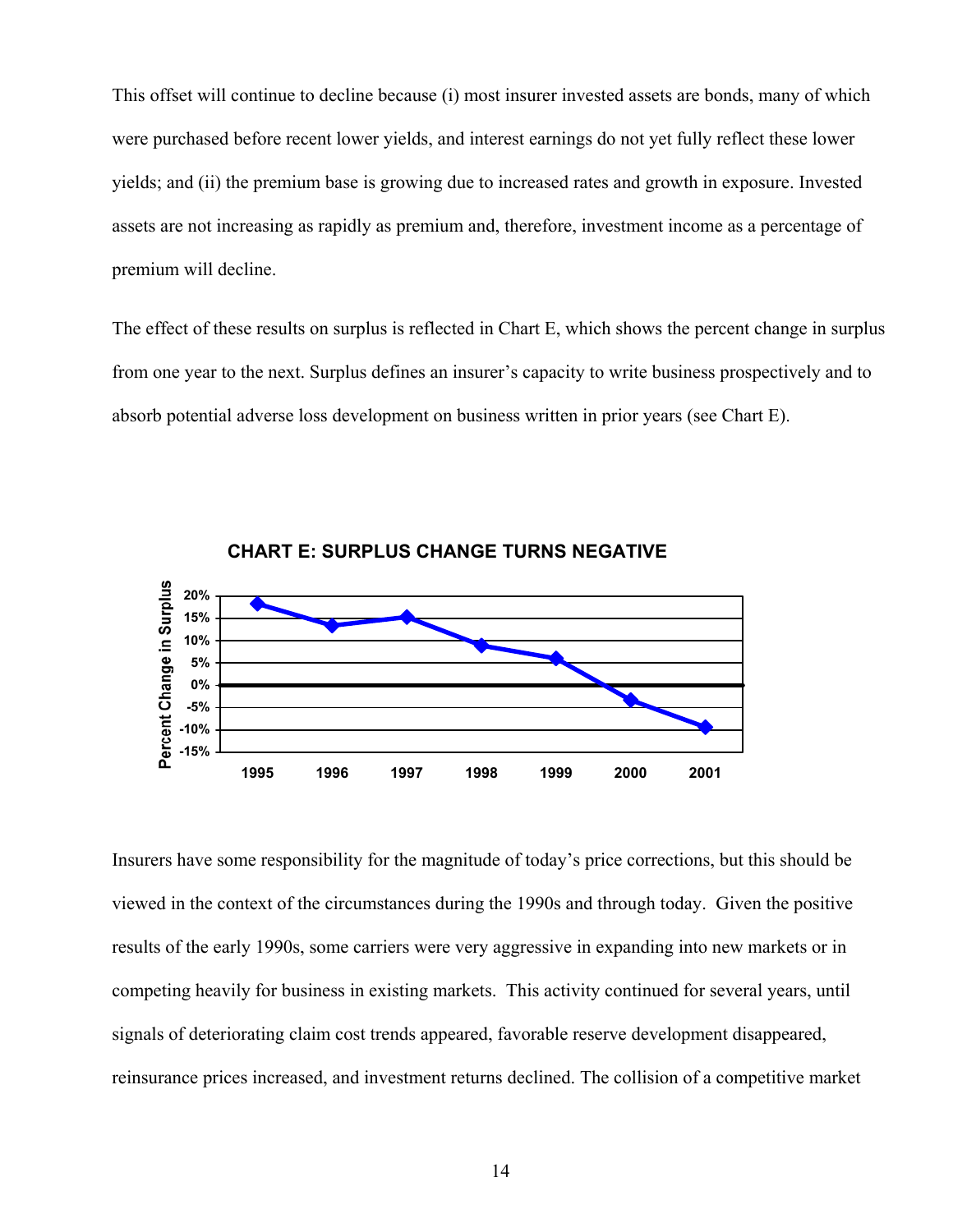and these adverse events has been dramatic and would have been difficult to predict. Nonetheless, conditions have changed and, like all businesses, insurers must respond accordingly in order to maintain their financial viability.

Medical malpractice insurance is a challenging line of business to underwrite successfully and is written, primarily, by insurers who specialize in it. It is a risky line of business given its characteristics because of low frequency and high severity claims, with long delays in the reporting and payment of claims. Even with the best of information, rates may be incorrect. This inherent pricing uncertainty can result in some insurers becoming optimistic and very competitive. If conditions deteriorate, or their assumptions prove to be incorrect, adverse financial results along with significant price increases can occur.

With respect to investments, insurers tend to be conservative because of regulatory restrictions on allowable investments, and because of the underwriting risk they face. For example, the group of medical malpractice insurers discussed earlier invests only 15 percent of their assets in equities. The other investments are composed largely of fixed income investments. Changes in stock values are, therefore, important but not critical to insurers' financial health . Insurers are more dependent on sustained interest income on bonds, which have been adversely affected by recent declines in yields.

Given the nature of their assets, therefore, insurers do not generally realize serious investment losses when the stock market declines. Further, past investment results do not make their way directly into the process of setting rates. Insurers adjust their rates for expected prospective investment yields, in conformity with insurance code and well-defined actuarial principles. The ratemaking process is a forward-looking process intended to estimate prospective claim losses, expenses, profit, and investment